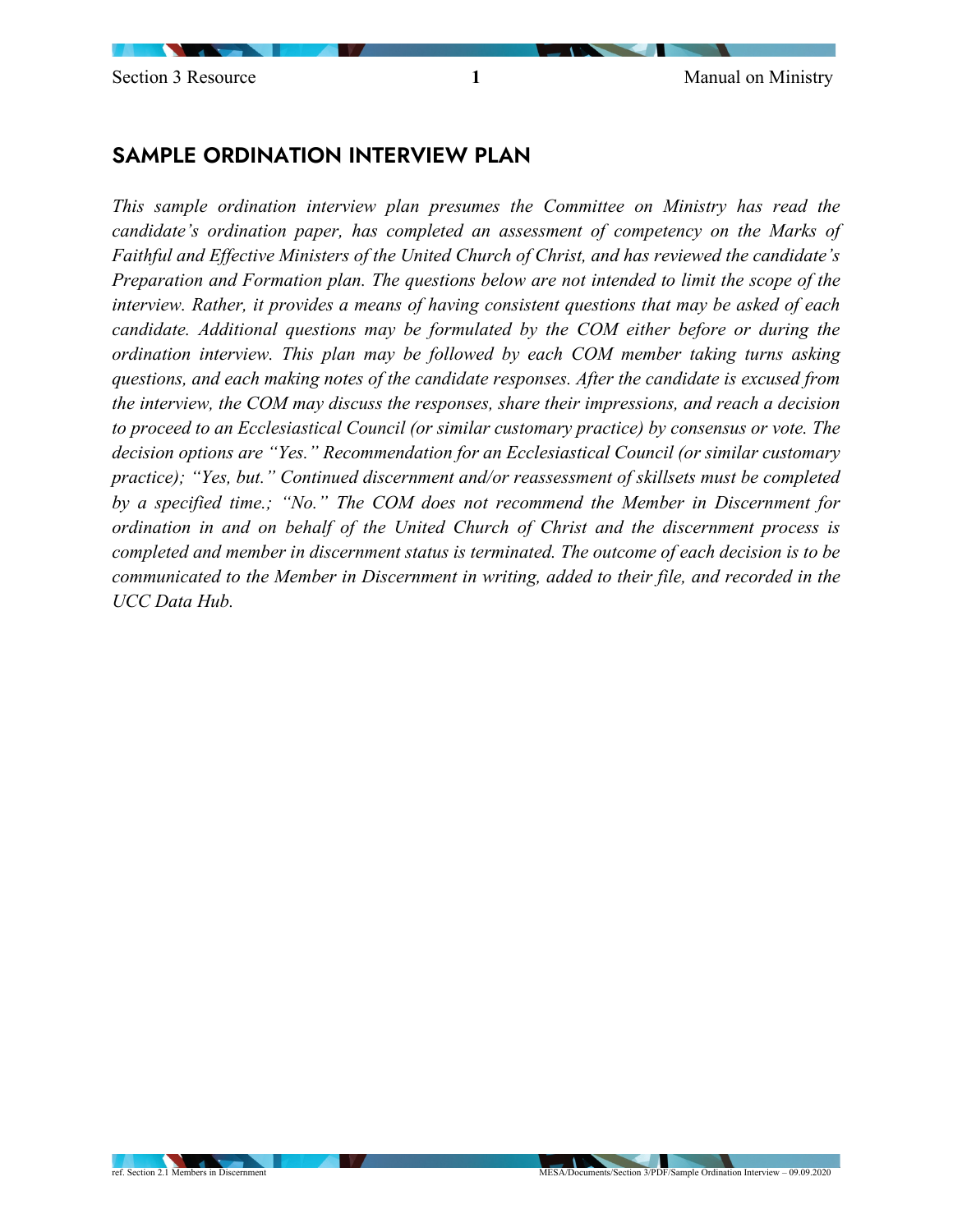| Section 3 Resource          |              | Manual on Ministry |
|-----------------------------|--------------|--------------------|
| Member in Discernment Name: |              | Date:              |
| COM Chair:                  | Association: |                    |
| $\bullet$                   |              |                    |

Opening prayer:

| Holy God, as we become an expression of your presence in our midst, we ask that your Spirit be     |
|----------------------------------------------------------------------------------------------------|
| present with us as we discern your call in our lives. Guide and strengthen us in the ways we serve |
| your name with our gifts and passions. May we sense your Spirit moving within our efforts to       |
| raise up and support leaders for your Church's ongoing work in the world. In your name we pray.    |
| Amen.                                                                                              |

- 1. Tell us your call story.
- 2. How has the Member in Discernment process influenced your understanding of ministry? What surprises did you encounter in your journey? What frustrated you the most and how will you handle similar issues in your ministry?
- 3. Now that you have successfully completed your preparation and formation plan and have demonstrated competency in the Marks of Faithful and Effective Ministers of the United Church of Christ, how has your understanding of your call changed since you began the Member in Discernment process? What scripture or biblical person guided your perspective?
- 4. In your own words, what is ordination? What function does ordination serve in the United Church of Christ? How do you see yourself fulfilling that function? What aspect of ordination challenges you the most? How are you responding to that challenge?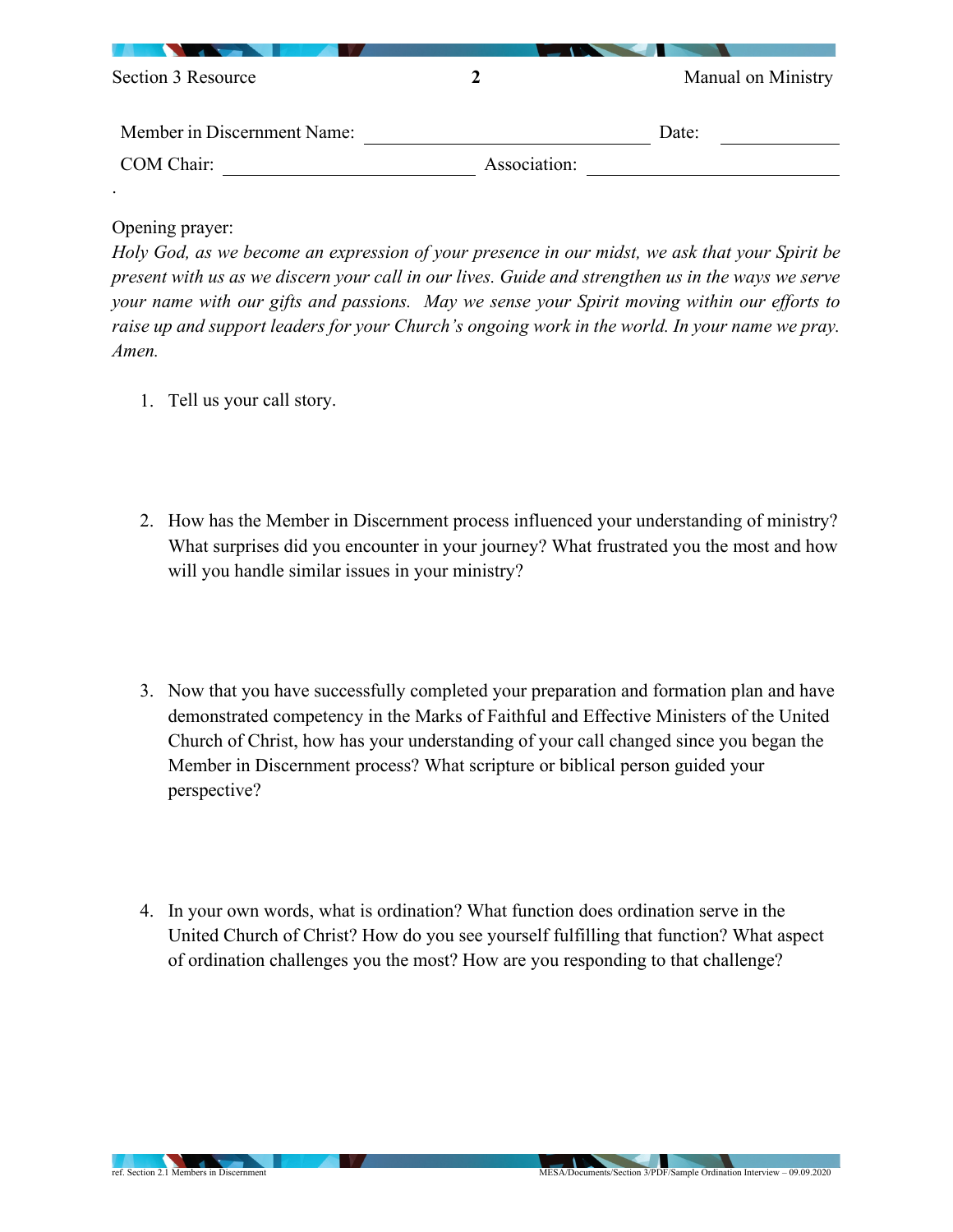- 5. Share with us your theological perspective on the sacraments, the Trinity, sin and salvation, and the Bible. How do you intend to witness to or teach about these tenets of Christian faith in your ministry?
- 6. Over the course of this time of discernment, what has your walk with God led you to surrender? What has your walk with God led you to embrace?
- 7. In what ways have your spiritual gifts been sharpened or amplified? What do you recognize as your growing edges?
- 8. How do you intend to manage the competing demands of ministry, self-care, and family? How will you model a Sabbath way of living?
- 9. You have undergone a preparation and formation process for ordination in and on behalf of the United Church of Christ. What in your view does nurturing UCC identity entail? Explain your understanding of covenant as it is lived out in the UCC. In what ways will you honor that covenant?
- 10. Are there any reason(s) that you are aware of that would warrant discontinuing your ordination process?